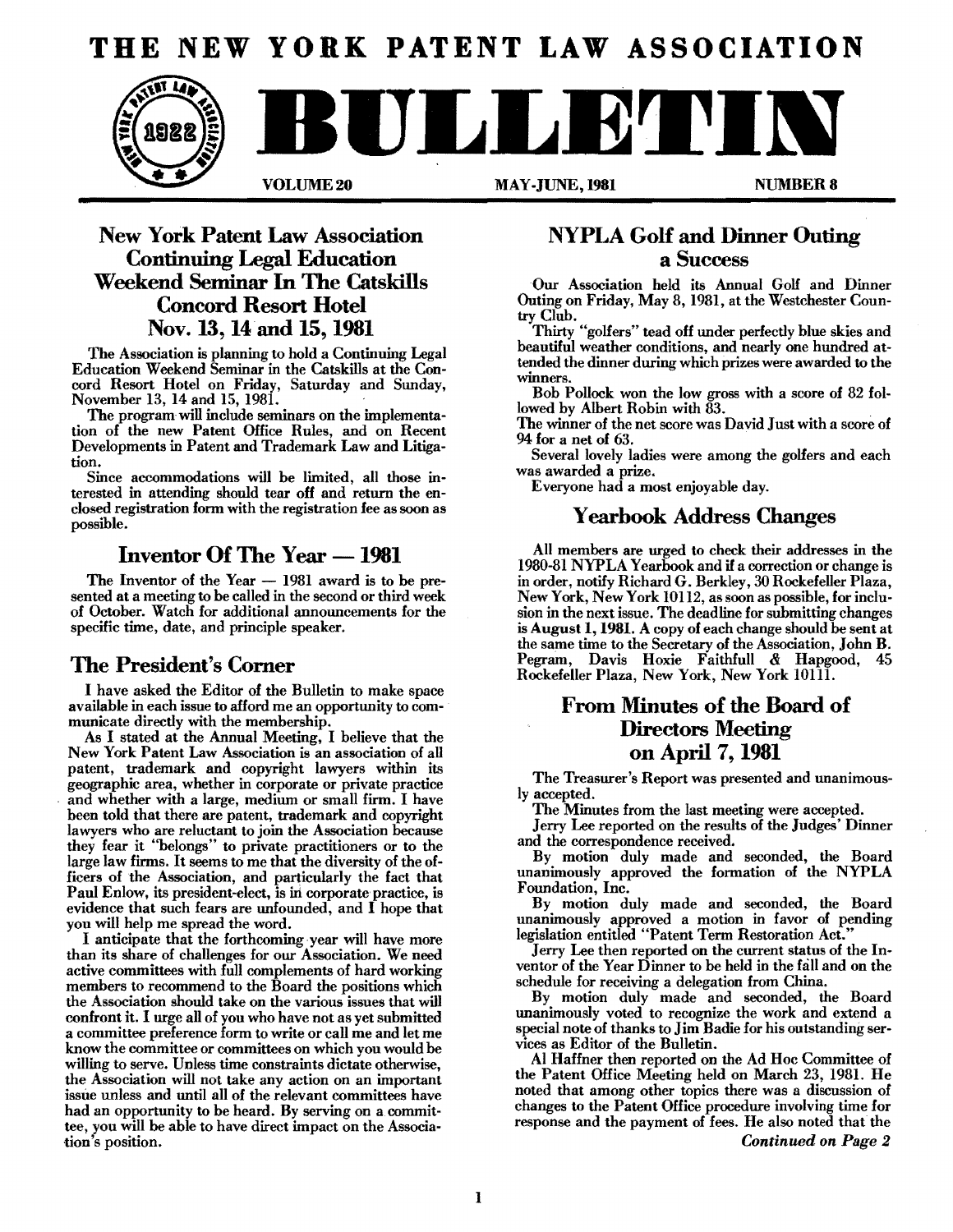**Minutes of the Board–Continued from Page 1** 

Patent and Trademark Office has moved the site for its Hearings on the Re-examination and Protest Rules to the Crystal City Marriott.

### From the Minutes of the Board of **Directors' Meeting** on May 18, 1981

In addition, Al Haffner and Charles McKenney attended as guests.

The Treasurer's Report was presented and accepted. The list of delinquent members was reviewed and Board members were asked to contact delinquent members.

The reinstatement of Philip Young was approved.

No further word has been received from the I.R.S. regarding our tax status.

The minutes of our last meeting were accepted.

John Reilly's letter regarding the membership of the Foundation was raised. It was decided to proceed with the Foundation in accordance with the previous action of the Board.

Charles McKenney reported on a proposal to provide legislation on the enforcement of arbitration agreements. The following resolution was proposed:

RESOLVED that the New York Patent Law Association approves in principle court enforcement of agreements calling for compulsory, binding arbitration of disputes, including specifically disputes relating to infringement and/or validity of patents, copyrights or trademarks, provided that the results of such arbitration shall not adversely affect the rights of those who are not parties to the agreement and, specifically, the Association favors amendment of This  $9 \text{ U.8}$ . Code, to include a provision expressly sanctioning court enforcement of such agreements.

A motion to amend the resolution to limit it to the enforcement of arbitration agreements on existing disputes (as opposed to future disputes) was defeated by a vote of 5<br>to 3. The resolution as proposed was passed by a vote of 6 to 2.

Jordan Bierman reported on his testimony regarding Patent Office re-examination and inter-partes protest proceedings. It is expected that the rules on re-examination will be forthcoming shortly but that further consideration will be given to the inter-partes protest proceedings.

Jerry Lee presented a report on the committee hosting the delegation from the Peoples Republic of China. An extensive program has been planned.

Senator D'Amato responded to our letter stating that he had appointed a screening committee which will certainly consider Judge Conner for a vacancy on the Second Circuit Court of Appeals.

John Sinnott proposed the following resolution:

The NYPLA President shall appoint a special committee to present to the Board in March, 1982 suitable proposals and recommendations to commemorate the 100th Anniversary of the Paris Convention which occurs on March 20, 1983.

No action will be taken on cosponsoring the reexamination seminar scheduled by the Virginia State Board, P.T.C. Section on June 17, 1981.

Al Robin reported regarding arrangements for the Inventor of the Year dinner. A speaker such as the new Commissioner will be sought. Another possibility was Judge Neis.

Subsequent letterheads will include the listing of our immediate past president.

Honorary membership will not be extended to the Executive Director of the U.S.T.A.

This was the last meeting of the 1980-81 Board of Governors. Jerry Lee thanked the Board members and officers for their assistance during the year and those present expressed their appreciation for Jerry's leadership.

### **John P. Sinnott Analyzes Paris Convention History**

John P. Sinnott, Assistant Chief Patent and Trademark Counsel for American Standard, Inc. was the featured speaker at the April 23, 1981 luncheon meeting of the NYPLA. Mr. Sinnott is the Board of Director's liaison for the Committee on Patent Law and Practice.

Mr. Sinnott began his speech by noting that a number of widely divergent proposals have been made for amending the Paris Convention (Convention of Paris for Protection of Industrial Property of 20th March, 1883) and the Acts which have modified it. These proposals, which will be under consideration in Nairobi in the Fall, concern the status of inventors' certificates, preferential treatment for Developing Countries, disclosure of search results in other countries, and general administrative provisions. Mr. Sinnott emphasized the value of precedent in judging the future and accordingly focused his remarks on the modifications of the orginal Convention of 1883 and of the six subsequent Acts.

Mr. Sinnott praised the Paris Convention as having "contributed more to the well-being of mankind than any other single international agreement." He noted that the Convention has been the main legal vehicle helping to bring the world from an age of steel and steam to the modern era of gene splicing and satellite communication. The Convention has adapted to the change in countries' political structures from monarchical-colonial systems to constitutional local self-government. It has also adapted to a general world-wide acceptance of the industrial research laboratory and the American idea that some patent practices are unfair.

Before analyzing the effect of amendments to the Paris Convention and subsequent Acts, Mr. Sinnott presented a body of raw numerical data on ratification and termination. The following data was tabulated for the Treaty and amending Acts: The ratio of countries ratifying on the first day to eventual total membership; and, the elapsed time between first and last ratifications, first ratification and termination, and last ratification and termination. From this data, Mr. Sinnott extrapolated several trends. Treaty life is tending to be longer; it would not be surprising if the Stockholm Act is in force somewhere in the world as late as 2023. Future Acts might receive immediate ratification by 11 percent to 15 percent of their eventual total membership. Any new Acts are likely to exist with one or more earlier Acts well into the twenty-first century.

Mr. Sinnott next presented data on the partial ratification of particular substantive provisions which is permitted by Articles 20 and 28(2) of the Stockholm Act. The tabulation showed that 36/77 or 47 percent of the countries adhering to the Stockholm Act have at some time only partially accepted its provisions. Of these countries, 12/77 or 16 percent have accepted the entire At, but in more than one ratification step.

**Continued on Page 3**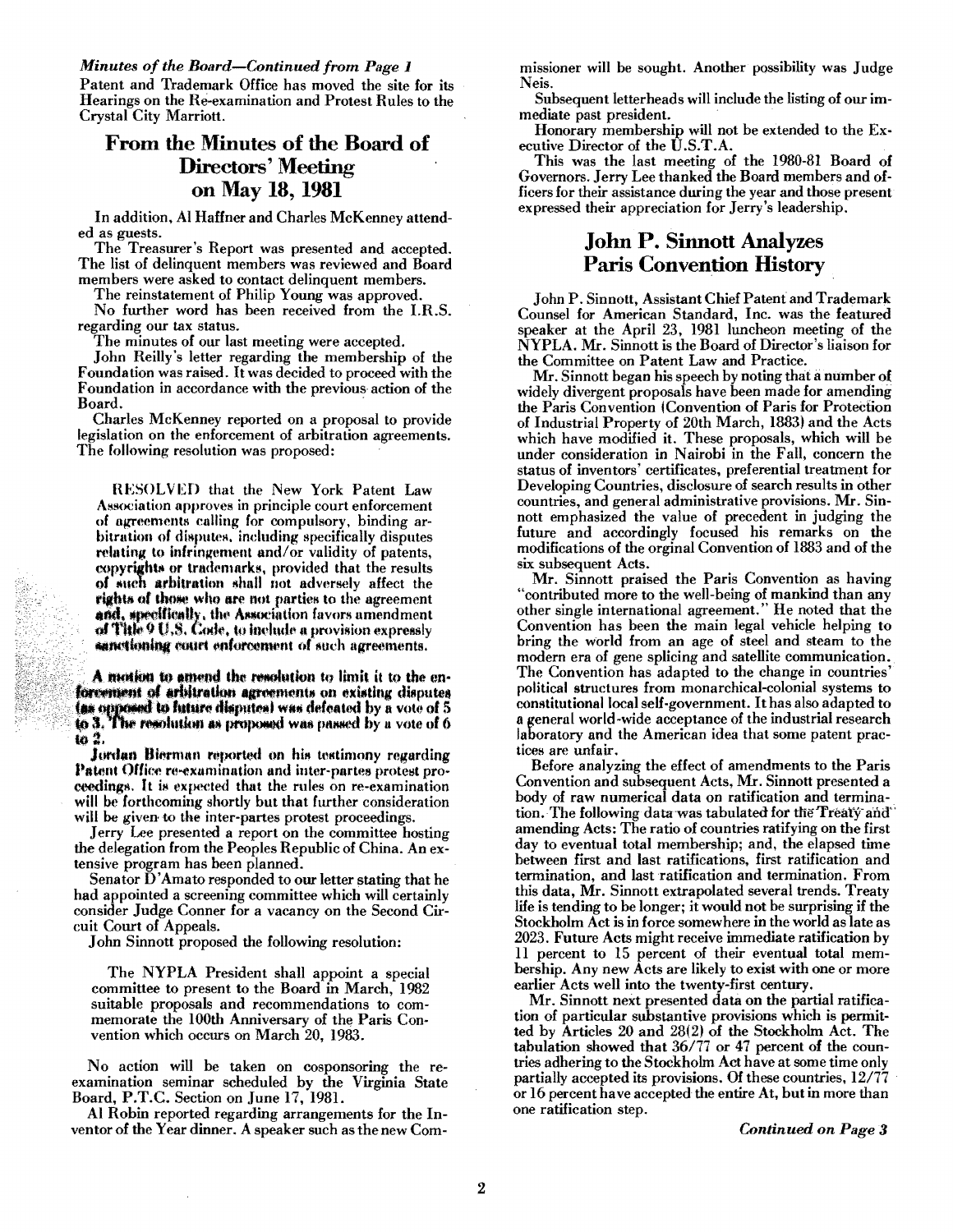Mr. Sinnott noted that the partial ratification provisions of the Stockholm Act have promoted flexibility in the Union, but that there has been a concomitant loss in unanimity among member states. Mr. Sinnott also noted that current proposals would amend the partial ratification provisions to allow non-participation only in International Court of Justice jurisdiction. He projected that despite this present proposal, there is an unmistakable historical trend which indicates that in future Acts about 50 percent of acceptances would be only partial, with a third of the partially accepting countries fully ratifying the Act in more than one step.

Mr. Sinnott cautioned against literal application of his numerical analysis. He noted that the large increase in the number of Union countries is primarily due to the breakdown of colonial empires. However, he emphasized that the low percentage of first day ratification is a trend which has remained, even though membership has now stabilized.

As a final numerical analysis, Mr. Sinnott gave a tabulation of the periods when one or more Acts were simultaneously in force. Since 1902, at least two versions of the Act have been in force. Four versions are now in force and have been since 1970. Mr. Sinnott characterized simultaneous existence of different Acts as one of the strong points of the Paris Union: "Member nations may adhere to and function effectively under an older version of the Convention until either the provisions of a more recent version become accepted practice, and hence more palatable, or an even more recent version and more acceptable text is open for ratification." Mr. Sinnott predicted that future Acts will be enforced side-by-side with Acts existing now. He also noted a trend toward greater selectivity in ratification.

Mr. Sinnott next analyzed several of the substantive provisions of the Convention and their modification since the original Treaty.

The original Article 1 stated that the Treaty countries had organized for the "protection of industrial property.... " This Article was amplified in 1925 (Act of The Hague) when "industrial property" was defined to in clude forms of patent and trademark protection and means for repression of unfair competition. Patents were defined as "industrial patents recognized by the laws of the contracting countries ...," with examples given. There are now three main proposals to modify the definition of protected property.

These three proposals involve the treatment under the Convention of inventors' certificates-"rights subject to compulsory licensing or rights subject to an award to the inventor and ownership by the government." All three proposals would add inventors' certificates to the enumeration in the definition of protected property. The Eastern European nations would continue the rights of nations presently granting certificates and would allow later establishment of this form of protection in certain technologies. The Developing Nations would grant only Developing countries the right to set up inventors' certificate systems after ratification. The remaining countries would limit inventors' certificates to nationals of countries granting the certificates.

Mr. Sinnott noted that multiple classes of membership had existed since 1883 when different obligations for paying administrative costs were set up. The Stockholm Act provides a mechanism for changing class.

Further, the Acts have set up varying obligations concerning reciprocal treatment of non-nationals. In the

**Sinnott-Continued from Page 2** original Treaty, citizens of all the contracting states were entitled to enjoy the advantages given by members' laws to nationals. A further provision obligated member states to amend promptly national laws in view of reciprocal undertakings, subject to local constitutional laws. The London Act (1934) added a provision which allowed changes in domestic law as long as the changes had the same effect on nationals and citizens of other member states. The Lisbon Act (1958) required that on ratification, the domestic laws of member states must allow proper effect to be given to provisions of the Convention.

> Summing up the substantive changes, Mr. Sinnott stated that economic differences among member states have been recognized since the original Treaty. Further, although there has been a trend toward permitting each nation to amend its own laws, subject to equal treatment for all citizens of member states, there has been a recent trend to limit changes to the terms of the Convention agreements. Mr. Sinnott concluded that the Developing Countries are not without an historical foundation under the Paris Convention in their proposal for special status. he also concluded that some 'general international harmonization" of domestic laws is an established goal of the Convention.

### Paul H. Blaustein Discusses the Legal Effect of Covenants Not to Compete

Paul H. Blaustein, of Hopgood, Calimafde, Kalil, Blaustein & Judlowe, spoke at the May 14, 1981 luncheon meeting of the NYPLA. Mr. Blaustein's topic was the law of covenants not to compete as applied to salesmen, engineers and executives.

Mr. Blaustein began his talk by citing five cases and then used those five cases to categorize issues in covenant not to compete litigation.

Mr. Blaustein first set forth the strict construction or reasonableness test of whether to enforce a covenant, citing *Purchasing Associates, Inc.* v. *Weitz,* 13 N.Y. 2d 267, 246 N.Y.S.2d 600 (N.Y. 1963). In *Purchasing Associates,* the Court relied on the strong public policy against sanctioning the loss of a person's livelihood in refusing to enforce what the dissenting judges viewed as a covenant ancillary to a bona fide sale. Mr. Blaustein emphasized that the Court listed three caveats: covenants might be enforced $-(1)$  to prevent disclosure of trade secrets; (2) to prevent solicitation of, or disclosure of con-<br>fidential information about, the employer's customers; and, (3) to protect the employer where the employee's services are deemed "special, unique, or extraordinary". Mr. Blaustein noted that the trade secret exception has been litigated against engineering employees and scientists, the customers caveat, against salesmen, and the extraordinary person exception, against executive and management employees.

Mr. Blaustein next set forth three different rules of interpretation used in different states. Under the minority rule of literalness, if a covenant is too broad to be reasonable, it is not enforced at all. Under another minority rule, the blue pencil rule, overly broad sections of a covenant will be ignored only if the overbreadth may be clearly bluepencilled or crossed out. The majority rule of equitable severance makes covenants enforceable only to

*Continued on Page 4.*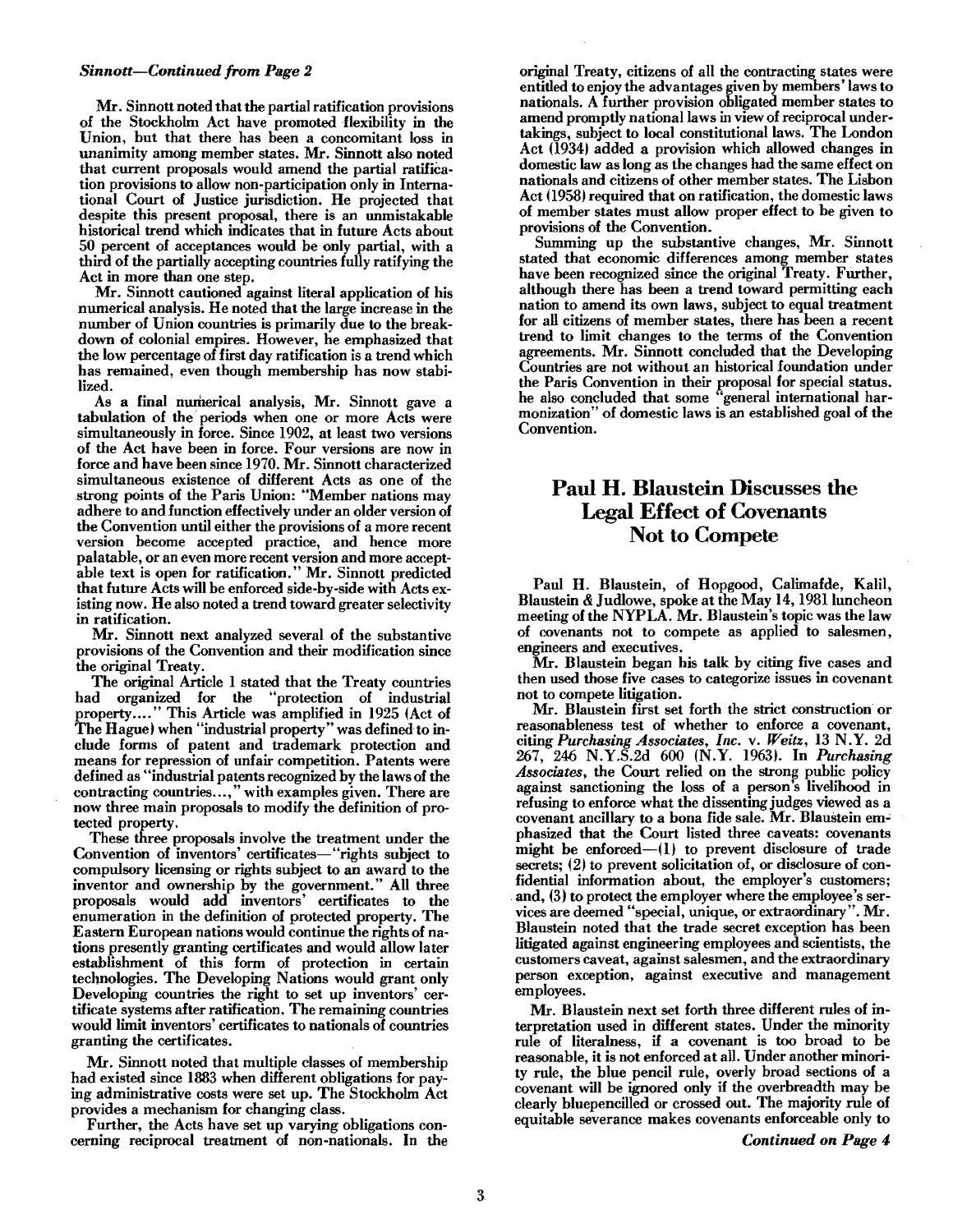#### *Blaustein-Continued from Page 3*

the extent reasonable. Mr. Blaustein observed that while this rule recognizes the difficulty of writing a precisely reasonable covenant, it also promotes the use of broad *in terrorum* clauses.

Mr. Blaustein's second case, *Karpinski* v. *Ingrasci, 28*  N.Y .2d 45, 320 N.Y .S.2d 1 (N.Y. 1971), applied the rule of equitable severance. The court enforced an agreement covering dentistry and oral surgery only to the extent it covered oral surgery.

In Mr. Blaustein's third case, *Newburger, Loeb* & *Co., Inc.* v. *Gross,* 563 F.2d 1057 (2 Cir. 1977), the Court applied federal antitrust law in upholding a covenant. The Court held that a brokerage firm has a legitimate interest in curtailing a former partner's handling of accounts for competing firms., The court also found the covenant reasonable under section 1 of the Sherman Act under a doctrine of "employee choice". Mr. Blaustein predicted that there will be "increased development of Federal covenant law and further applicability of the Sherman Act to unreasonable or overly broad restrictive covenants which may not be pared down by equitable severance.

In Mr. Blaustein's fourth case, *Monge v.Beebe Rubber Co.,* 114 N.H. 130,316 A.2d 549 (N.H. 1974), the Court held that the discharge of an at-will employee for grounds inconsistent with public policy was a tort. In *Monge,* a female employee was fired after encountering hostility from her supervisor because she refused to go out with him. Mr. Blaustein noted that fourteen states, including New York, now recognize that abusive discharge is a tort and may be used as a counterclaim in covenant not to compete suits.

Mr. Blaustein's fifth case was *Leo Silfen, Inc.* v. *Cream,* 29 N.Y.2d 387,328 N.Y.S.2d 423 (N.Y. 1972). The Court in *Leo Silfen* held that a covenant would be enforced to protect trade secrets, but that solicitation of forty-seven names out of a list of 15,000 customers using building maintenance supplies-pared to 1100 by the plaintiff - was not misappropriation of a trade secret. The Court did note that the defendant in *Leo Silfen* had not appropriated his ex-employer's detailed customer information by "copying" or "studied memory"

Mr. Blaustein stated that the Court in *Purchasing Associates* appeared to be drawing a distinction between the enforcement of covenants to protect trade secrets and such enforcement to prevent an employee from soliciting customers of his employer. However, Mr. Blaustein concluded thatin view of the holding in *Leo Silfen,* a covenant . to prevent solicitation of customers has quite limited value in New York.

Mr: Blaustein stated that the effect of *Purchasing Assoczates* and *Leo Silfen* was not immediately felt. He cited several opinions applying a "customer contact" theory which upheld covenants not to solicit customers. Mr. Blaustein stated that the full impact of *Purchasing Associates* was finally revealed in *Columbia Ribbon* & *Carbon Mfg.* v. *A-I-A Corp.,* 42 N.Y.2d 496, 398 N.Y.S.2d 1004 (N.Y. 1977), and subsequent decisions citing this case. The Court in *Columbia Ribbon* held that a salesman of ribbons and carbon paper to the word and data processing industry was not an unique employee and that this employer did not lose business, customers or secret information because of the ex-salesman's solicitation of customers. Mr. Blaustein cited three other New York cases involving ex-salesmen who had agreed not to solicit customers. In each, the Court refused to enforce the covenant attesting to the decline of the customer contact theory.

In analyzing the effect of *Purchasing Associates* and

*Leo Silfen,* Mr. Blaustein also reviewed cases involving "special, unique or extraordinary" employees. Mr. Blaustein noted that in *Reed Roberts Assoc.* v. *Strauman, 40*  N.Y.2d 303, 386 N.Y.S.2d 677 (N.Y. 1976), the defendant was senior vice-president in charge of operations of a company which provided information to employers about their obligations under state unemployment laws. The Court in *Reed Roberts* held that despite the defendant's value to his employer, his services were not extraordinary. The Court relied on Leo Silfen and declined to enforce a covenant not to solicit customers, stating that: "[al contrary holding would make those in charge of operations or specialists in certain aspects of an enterprise virtual hostages of their employers". Mr. Blaustein noted that the *Columbia Ribbon* case and four lower court cases were to the same effect.

Mr. Blaustein cited one recent case in which a covenant by a technical person who was exposed to numerous trade secrets was not enforced, absent a showing of a risk that trade secrets would be disclosed.

Mr. Blaustein also cited two recent solicitations of customers cases in which the plaintiff was granted some relief: *Coolidge Co., Inc.* v. *Mokrynski,* 472 F.Supp. 459 (S.D.N.Y. 1979) and *Velo-Bind, Inc.* v. *Scheck,* 485 F.Supp. 102 (S.D.N.Y. 1979).

In conclusion, Mr. Blaustein advised that employers should consider clauses in employment contracts requiring interpretation under the laws of the forum state rather than New York. He also advised that choice of forum may be determinative in litigation to enforce covenants. Mr. Blaustein reiterated in a question and answer period that trade secrets still are protected in New York, as long as the secrets are actually confidential and they are not readily ascertainable from public information. Covenants may still be employed in a limited way to protect bona fide trade secrets.

#### Chinese **Visit A Great** Success

A large and festive crowd attended a NYPLA cocktail reception at The Palace Hotel on june 11 in honor of a delegation from the People's Republic of China. The delegation was from the China Council for the Promotion of International Trade (CCPIT). They had come to New York on a patent system study tour after six weeks in Germany, Switzerland and Washington, D.C.

The delegates were in New York from May 30 through june 13 as the guests of the Chinese Host Committee, whose chairman was NYPLA's immediate past president jerome G. Lee. Assistant chairpersons were Maria Lin and Gerry Griffin.

The delegation was headed by Mr. Liu Gishu, Deputy Director of Legal Mfairs Department for CCPIT. Mr. Liu stated that China has drafted a new patent law which will be released soon for discussion and comment. A Chinese Patent Office has already been organized. He said that the CCPIT is a separate agency which will have exclusive responsibility for the prosecution of all applications by foreign nationals before the Chinese Patent Office, and also for filing and prosecution of all patent applications by Chinese nationals in foreign patent offices. Mr. Liu's staff will include about  $200$  attorneys and agents  $-$  some of whom may be trained in the New York and Washington areas by private corporations and law firms.

The NYPLA hosting program in New York included presentations to the delegation by the patent departments of Western Electric, AT&T, Bell Labs, General Electric, American Standard, Merck, Mobil, Bristol-Myers,

*Continued on Page 5*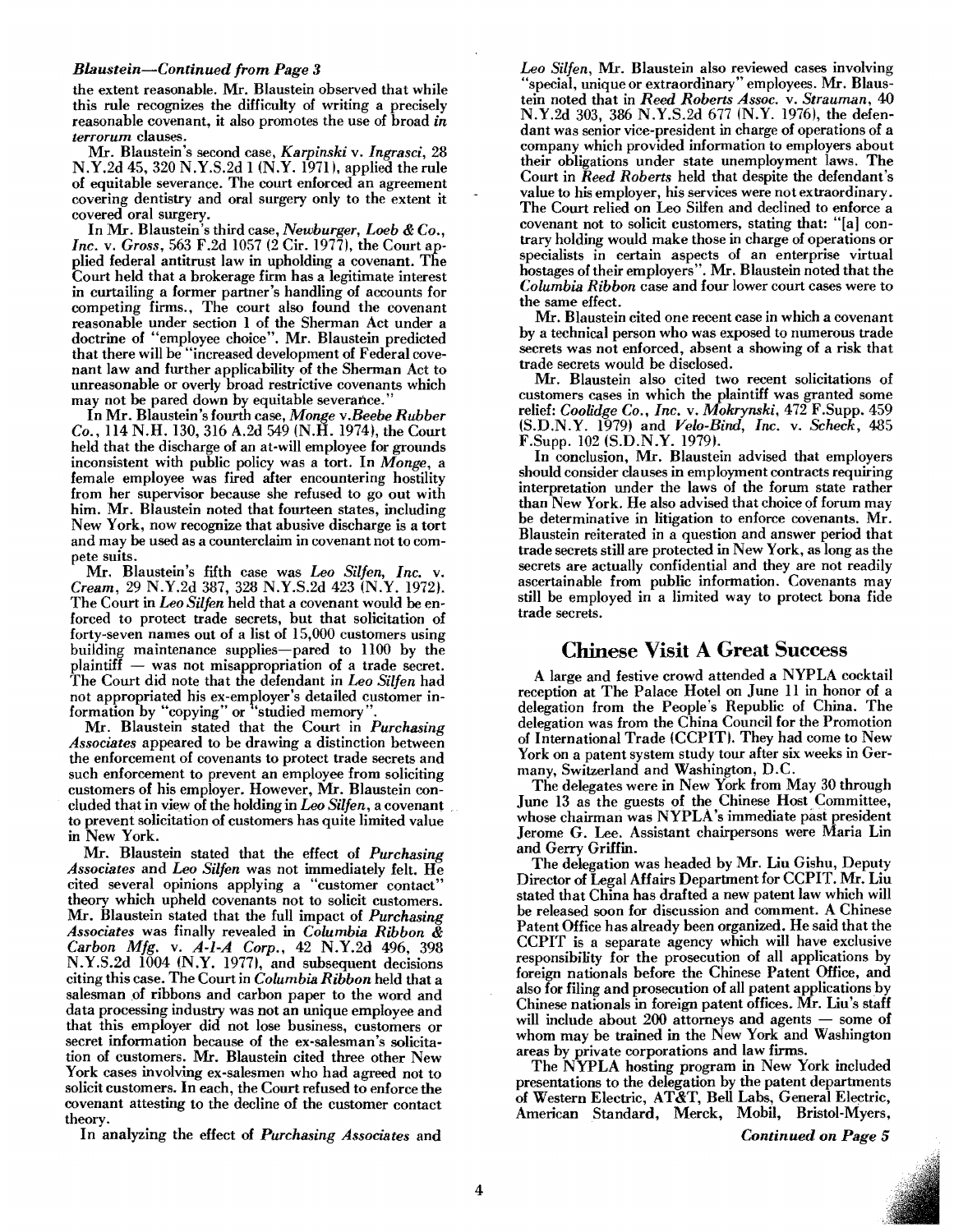#### *Chinese Visit-Continued from Page 4*

American Cyanamid and Exxon. The delegation also was given presentations by the law firms of Morgan, Finnegan, Pine, Foley & Lee; Curtis, Morris & Safford; Brumbaugh, Graves, Donohue & Raymond; Kenyon & Kenyon; Cooper, Dunham, Clark, Griffin & Moran; Ladas & Parry; and Handal, Meller & Morofsky. .

A dinner was arranged with the International Patent Club to provide further contacts and exchanges of views



Jerry *Lee greeting the Delegation at the Airport.* From left to right: Mr. Wu, Mr. Liu (head of Delegation), Madame Zhou, Jerry Lee, Mr. Wang and *Mr. Gonzales from the PTO.* 



*At a party honoring the Delegation.* From left to right: Jerry Lee, Madame Zhou, *Mr. Wit, Mr. Wang,* Mr. *Liu and Ai Robin.* 

for the delegation.

The social program for the delegation included a visit to the Manhattan apartment of NYPLA's new president Al Robin and Mrs. Robin, and a visit to the home of Host Committee chairman Jerry Lee and Mrs. Lee in Mamaroneck. It also included a ballet at the Metropolitan Opera in Lincoln Center, a tour of the American Museum of Natural History, a horse and carriage ride through Central Park, and a performance of the Broadway show "42nd Street".

During his speech at the cocktail reception, Mr. Liu stated that one of the highlights of the visit to New York was the party given to him by the Host Committee at Tavern on the Green in honor of his 60th Birthday. Mr. Liu was surprised when seven waiters sang Happy Birthday while he was presented with a lighted birthday cake and two balloons.

Other members of the delegation were Mr. Wang Zhengfa, Mr. Wu Renxin and Mrs. Zhou Yangling, Chief Deputies of the Preparatory Section of the Patent Agency of the Legal Affairs Department of CCPIT.

Mr. Liu and the other delegates frequently expressed their sincere thanks and appreciation to the NYPLA, to the private corporations and firms they visited, and to the Host Committee.



Mr. Liu and Jerry Lee at Mr. Liu's birthday party at *Tavern on the Green.*